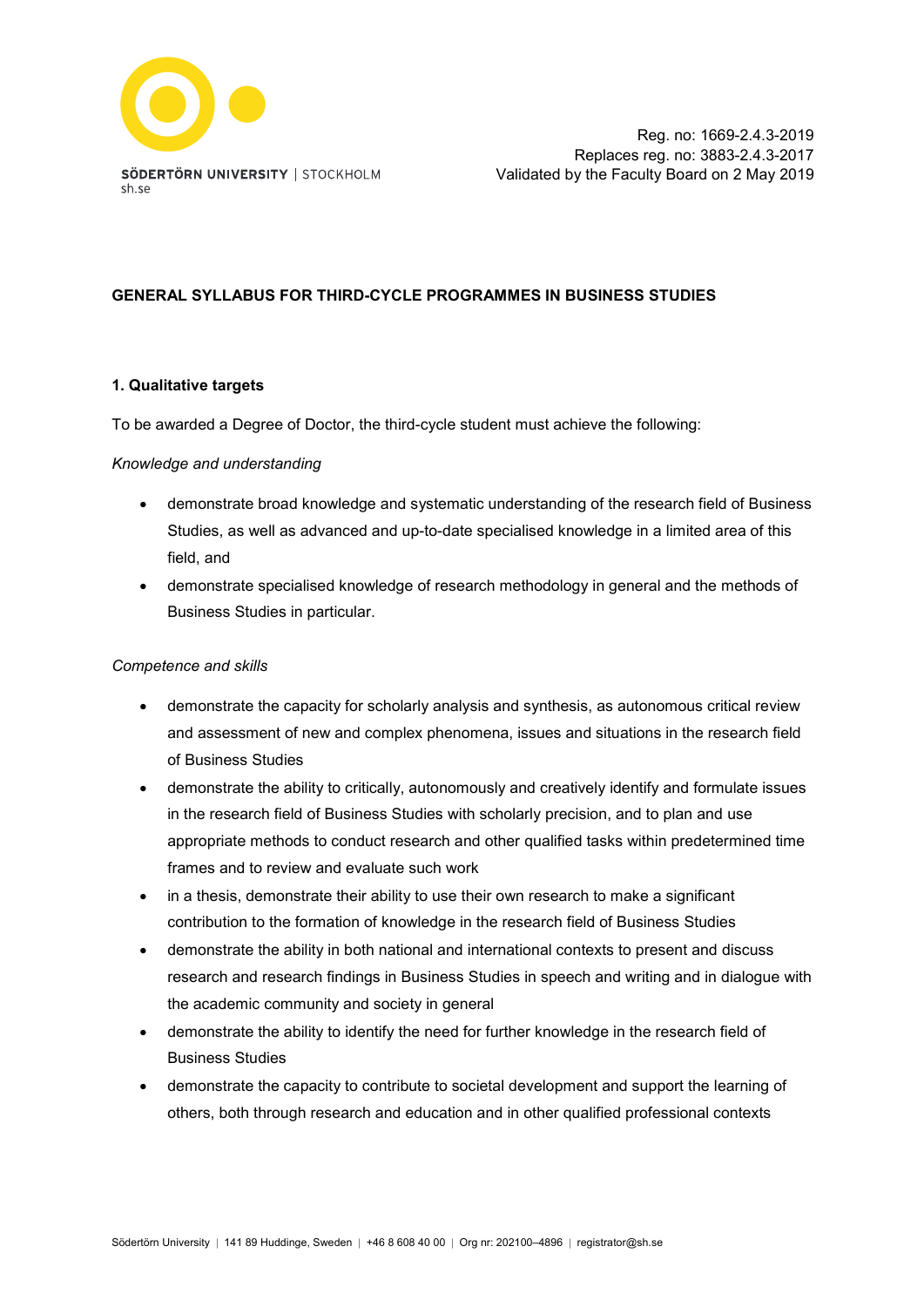## *Judgement and approach*

- demonstrate intellectual autonomy, integrity and disciplinary rectitude as well as the ability to make assessments of research ethics, and
- demonstrate deep insight into the possibilities and limitations of knowledge, its role in society and the responsibility of the individual for how it is used.

For a Degree of Licentiate, the third-cycle student must achieve the following:

## *Knowledge and understanding*

- demonstrate knowledge and understanding in the research field of Business Studies, including current specialist knowledge in a limited area of the field and
- demonstrate familiarity with research methodology in general and the methods of Business Studies in particular.

# *Competence and skills*

- demonstrate the ability to critically, autonomously and creatively identify and formulate issues with scholarly precision in the research field of Business Studies, to plan and use suitable methods to conduct a limited piece of research
- demonstrate the ability in both national and international contexts to present and discuss research and research findings in speech and writing and in dialogue with the academic community and society in general, and
- demonstrate the skills required to participate autonomously in research and development work and to work autonomously in some other qualified capacity.

# *Judgement and approach*

- demonstrate the ability to make assessments of ethical aspects of their own research,
- demonstrate the ability to identify their need for further knowledge and take responsibility for their scholarly development

# *Local intended learning outcomes*

In addition to the intended learning outcomes for the licentiate and doctoral degrees, after completing the degree programme the third-cycle student must

- demonstrate broad knowledge in the area of Politics, Economy and the Organisation of Society (knowledge and understanding)
- be able to autonomously apply this knowledge in the analysis of an area relevant to the subject (competence and skills)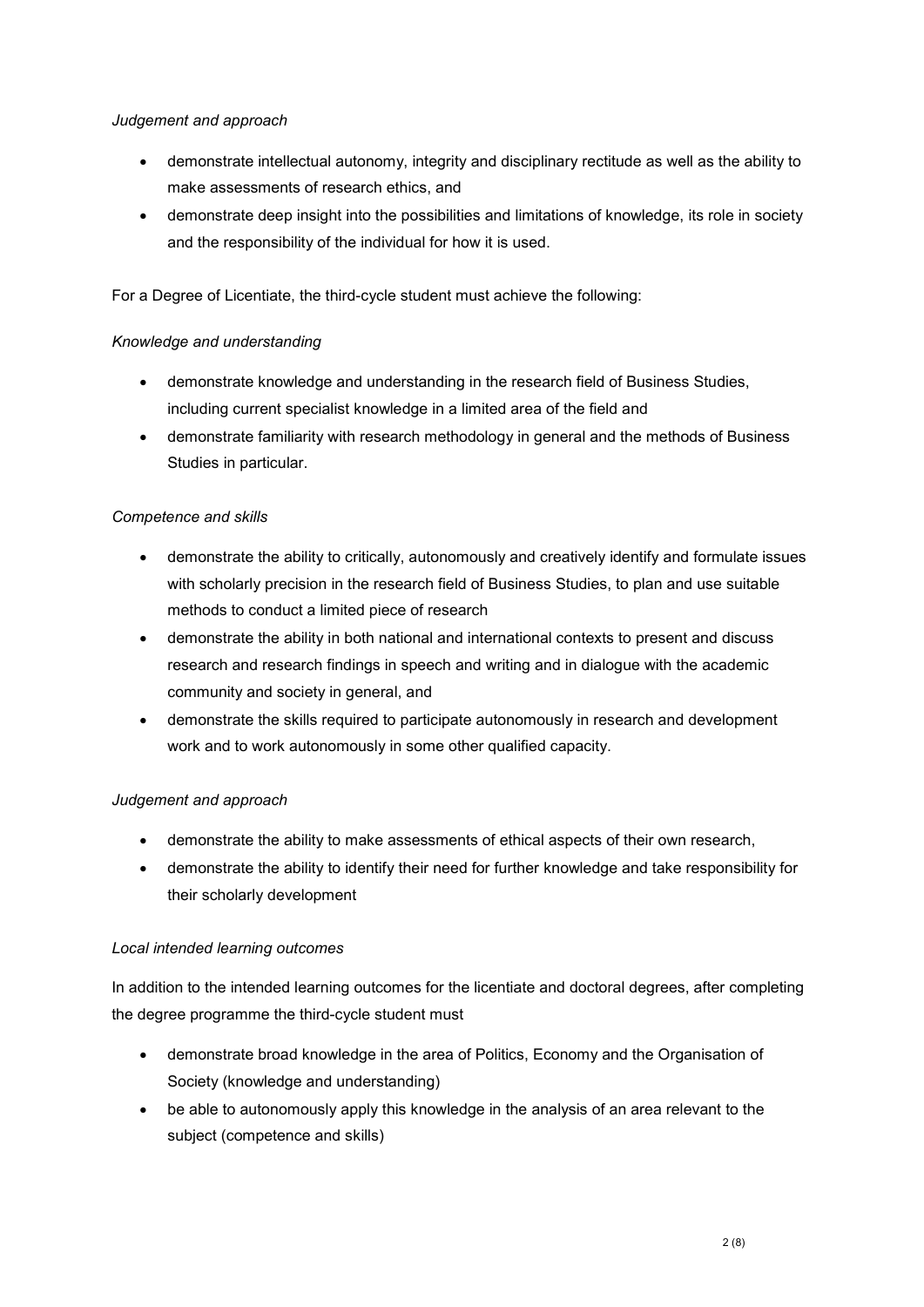#### **2. Entry requirements**

A person is eligible for third-cycle education if they fulfil the general entry requirements and the specific entry requirements. The applicant must also be assessed as possessing the necessary capability to complete the programme.

#### *2.1 General entry requirements*

General entry requirements for third-cycle courses and study programmes are met by someone who has

1. been awarded a degree at second-cycle level,

2. completed courses worth at least 240 credits, of which at least 60 must be at second-cycle level, or

3. acquired the equivalent knowledge in some other way, in Sweden or abroad.

In exceptional circumstances, the Faculty Board may permit an exemption from the general entry requirements for an individual applicant.

## *2.2 Specific entry requirements*

A person meets the specific entry requirements if they have knowledge equivalent to 90 credits in Business Studies and a pass grade on a second-cycle degree project in Business Studies, or have acquired equivalent knowledge abroad or through a previously awarded qualification. In exceptional circumstances, the Faculty Board may permit an exemption from the specific entry requirements for an individual applicant.

#### **3. Admission and selection**

Applications for admission to a third-cycle programme must be submitted to Södertörn University. Admission regulations are stated in the Admission Regulations for Third-Cycle Study at Södertörn University.

Admission to third-cycle programmes should normally take place collectively after the provision of information regarding available places. This not only applies to doctoral studentships, but also to other forms of doctoral positions.

A curriculum vitae must be appended to the application, as well as the texts and other documents that the applicant wishes to reference and a short plan for the proposed thesis.

In addition to the entry requirements, admissions to third-cycle education are based primarily on the assessed ability to assimilate third-cycle studies.

When assessing suitability, particular emphasis is placed on the previous scholarly works that are submitted (essays). Based on the essays, thesis plan and other documentation, the autonomy and originality of the problem's formulation and analysis are assessed, as are the ability to problematise,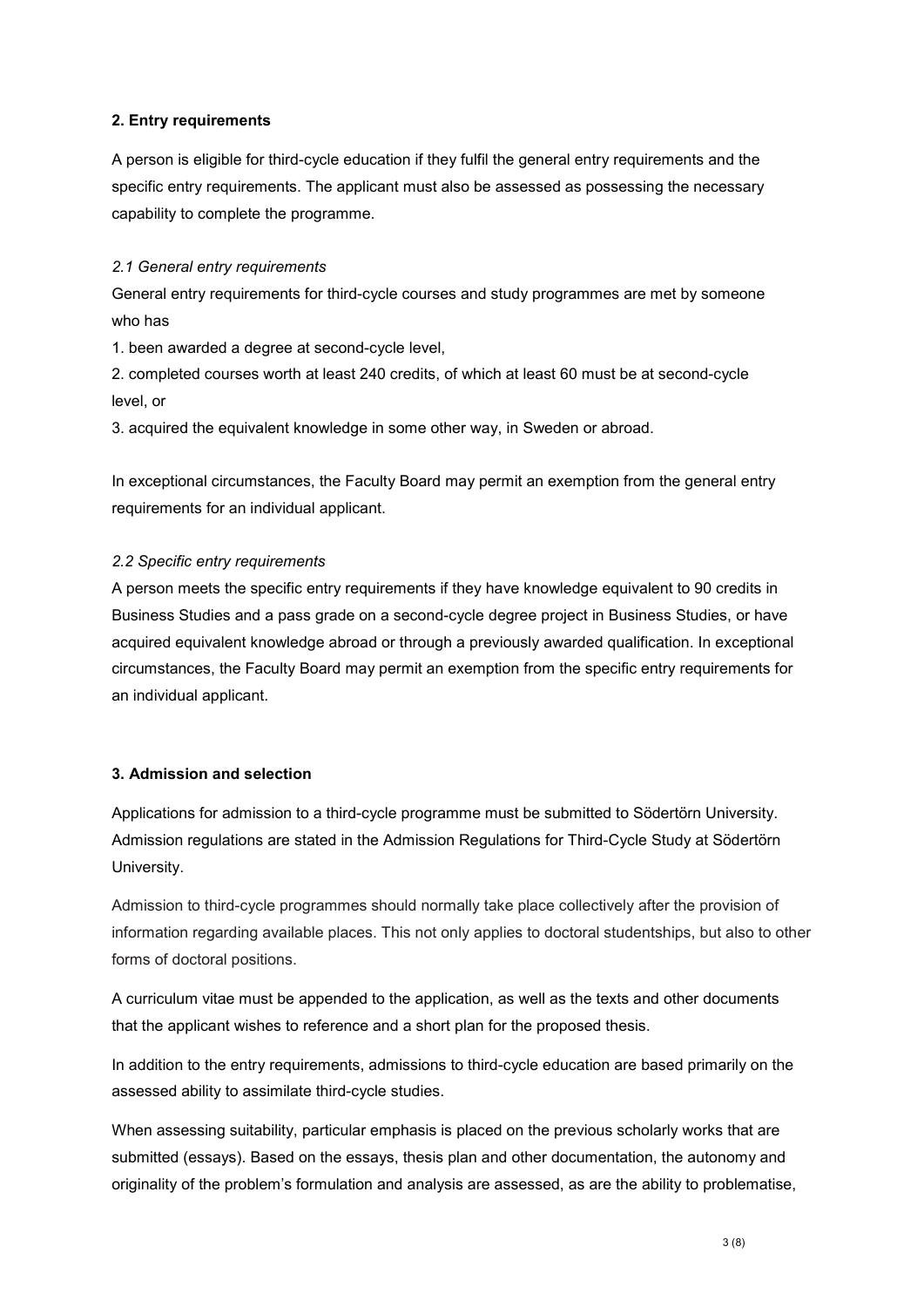theoretical and methodological awareness, systematics and stringency, scholarly maturity, critical approach and previously proven ability to comply with deadlines. Priority is given to the underrepresented sex in cases where merits are otherwise equal.

In association with admission to BEEGS, the thesis plan will also be assessed according to its links to the graduate school's specific geographic area.

Supervisory staff must also, before proposing candidates for admission, assess whether issues of research ethics have been addressed, the proposed time plan and funding plan, whether the total supervisory competence is adequate for providing good, professional supervision and the relevant expertise, and whether the doctoral student has understood what is entailed by third-cycle education at Södertörn University. In addition, the supervisory staff should consider the candidate's desire and ability to participate in and actively contribute to the subject's research environment.

The actual review and selection of the applicants is organised via the subject's supervisory staff. At a preparatory stage, staff may conduct a review of the applicant's formal merits and qualifications in a working group that is appointed by the subject's supervisory staff. Where relevant, this working group cooperates with BEEGS or the person responsible for the project that has proposed admission using project funding. During the assessment, checks are conducted on the applicant's formal qualifications for admission. As work progresses, it is reported to the supervisory staff. The group then produces a written proposal for a ranking of the applicants, with reasoning.

The supervisory staff then examine the proposal. Applicants are selected using the above selection criteria, and the staff rank a limited number of applicants in a leading group. A representative of the doctoral students in the subject may be present during this process.

When a leading group of applicants is apparent, interviews should be conducted. These provide an opportunity for the supervisory staff to gather additional information. The aim of the interviews is also to familiarise the applicant with the research environment in the subject and area.

As part of the admissions process, an individual study plan and a funding plan are established for the applicants that are proposed for admission. Supervisors are appointed as soon as possible after the start of the doctoral studentship. The supervisory staff investigate and propose supervisors. The head of school then makes the decision based on a proposal from the steering committee for the area.

#### **4. The main content of the programme**

Third cycle education must cover 240 credits for the Degree of Doctor and 120 credits for the Degree of Licentiate. Third-cycle education in Business Studies that concludes with a Degree of Doctor covers four years of full-time study and has a course component worth 75 credits and a doctoral thesis of 165 credits.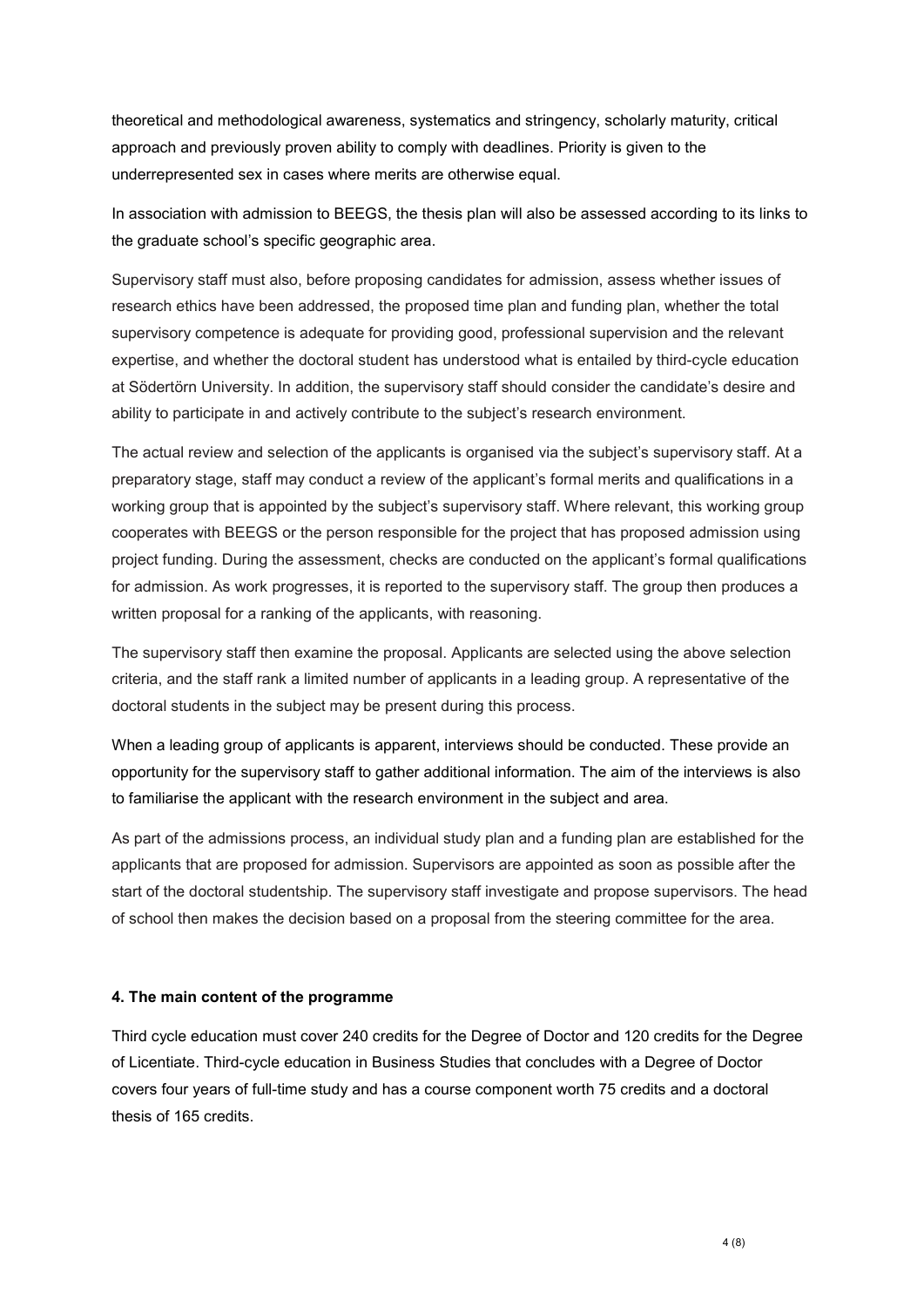Third-cycle education in Business Studies that concludes with a Degree of Licentiate covers two years of full-time study and has a course component worth 45 credits and a doctoral thesis of 75 credits.

The obligatory courses consist of a number of common courses for the area (totalling 37.5 credits, 45 credits for doctoral students admitted to BEEGS):

*Research Design (7.5 credits) Qualitative Research Methods (7.5 credits) Quantitative Research Methods (7.5 credits) Truth, Construction and Subjectivity: Contemporary Issues in the Theory of Scientific Knowledge* (7.5 credits) *Organisations and Institutions (7.5 credits)*

*Contemporary Research into the Baltic Sea Region and Eastern Europe (7.5 credits)* This course is only obligatory for doctoral students admitted via BEEGS.

For obligatory courses, it is possible to study courses with equivalent contents at other higher education institutions instead.

Other courses are elective and are chosen in consultation with the supervisors and with particular consideration of what is suitable for the doctoral student's thesis work.

Elective courses can be studied at other higher education institutions in Sweden or abroad, or as special courses at the home higher education institution. The courses on offer also include the doctoral courses that are offered at BEEGS by international visiting researchers.

Elective courses worth a maximum of 15 credits may be studied through independent study, adapted to the till thesis' theme, and are decided in consultation with the supervisor and the Director of Doctoral Studies.

#### **5. Programme design**

Courses and thesis work must be conducted in parallel. Even if the first year is dominated by courses, the doctoral student must start work on their thesis at an early stage. Within one year of admission, the doctoral student must present his or her thesis plan or introductory essay at a seminar. After this, the doctoral student must present at least two stages of the thesis at the subject's research seminars. Normally, at all three seminars, one or two reviewers must be appointed, and at least one of these must come from outside the university.

Two supervisors are appointed for each doctoral student, of whom one is the principal supervisor and has primary responsibility for the programme – including work on the thesis. If necessary, additional supervisors may be appointed. The principal supervisor must normally be employed at Södertörn University. The supervisors must have doctorates and the principal supervisor must have a level of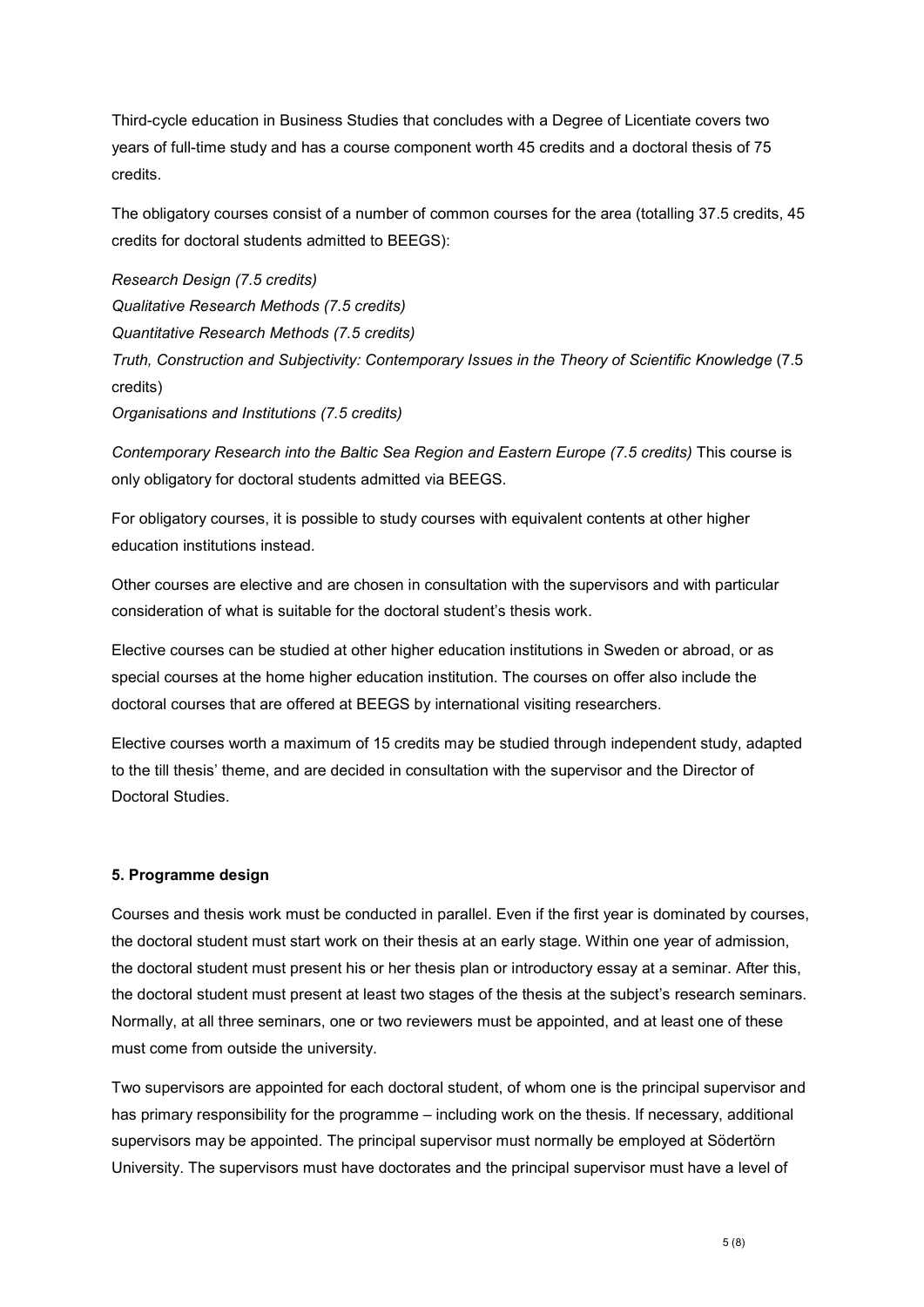competence equivalent to associate professor. At least one of the doctoral student's supervisors must have completed supervisor training.

A doctoral student who so requests must be allowed to change supervisor. Such a request is made to the head of school and a reason does not need to be provided.

An individual study plan must be drawn up for each doctoral student. The individual study plan must include a time plan for the doctoral student's education, information about how the doctoral student's supervision is organised, a description of the other obligations that the doctoral student, supervisors and school (or BEEGS) have during the period of study, and what is otherwise necessary for studies to be conducted in an effective manner. Rules for the individual study plan are provided in the university's Regulations for Third-Cycle Education at Södertörn University.

The following procedure is normally applied before the public defence of thesis. When the supervisors assess that the doctoral student has around 60 thesis credits remaining, a group of reviewers is appointed; this includes the supervisors and another member of the subject's supervisory staff.

This group issues recommendations for the continued work on the thesis. When the doctoral student has completed a coherent manuscript, a final seminar is held at which the manuscript is reviewed and defended. After additional work on the manuscript and when the supervisors asses that it is complete, the supervisory staff appoint one or two experienced researchers to evaluate whether the manuscript is ready to be presented at a public defence. This procedure is repeated if necessary.

#### **6. Examination**

Each third-cycle course concludes with a written or oral examination. The examination can receive one of the following grades: Pass or Fail. The grade must be decided by a teacher who is specially appointed by the area (the examiner). The following categories of teachers may be appointed as an examiner for third-cycle education: professor, associate professor, senior lecturer and associate senior lecturer. The same teaching categories are included in the subject's supervisory staff.

A doctoral student who has completed third-cycle courses at another place of higher education may, after admission, apply to have these credits transferred. This must always be individually assessed for every case and every course. The same applies to courses offered as part of the university's shared course offer or courses organised in another faculty at another higher education institution.

Credit transfers for courses must be approved by the Director of Doctoral Studies.

Second-cycle courses worth a total of no more than 30 credits may be transferred. For courses that are completed prior to starting third-cycle education and which have credits transferred to Business Studies at Södertörn University, the time that is funded for the doctoral student may be reduced to the equivalent extent.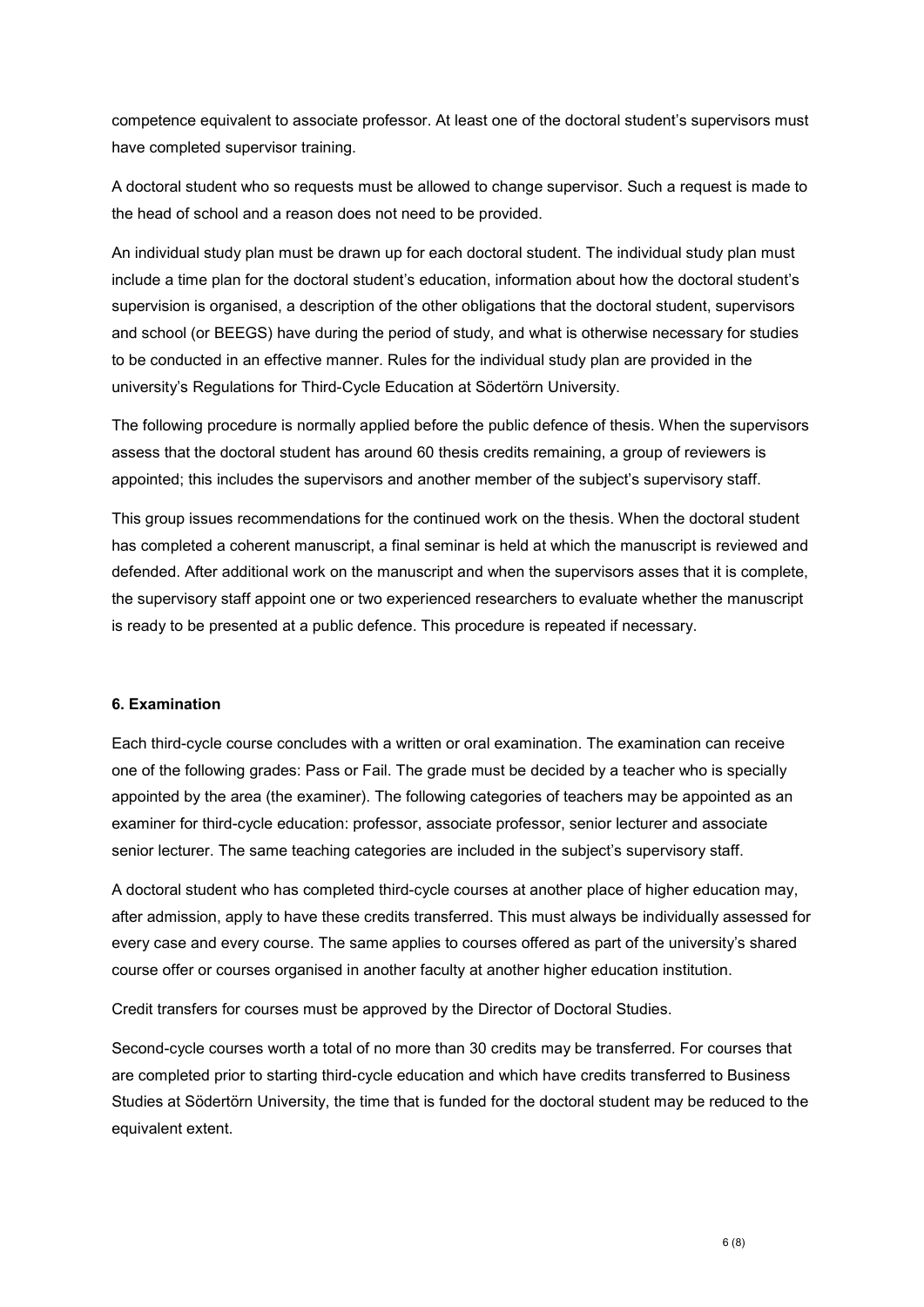A doctoral thesis must be either a unified and coherent scholarly work (monograph) or a compilation thesis that consists of scholarly papers and an introduction and summary that form summarising chapter.

At least one of the papers in a compilation thesis must have been accepted for publication in a scholarly, peer-review journal. The other papers must be of a scholarly level equivalent to that required for publication in a scholarly, peer-reviewed journal. Just as with monograph theses, it is the overall assessment of the compilation thesis' scholarly quality that is the determining factor.

Theses and papers in compilation theses that are authored by several people may only be approved for licentiate or doctoral degrees if it is possible to differentiate between the author's contributions. However, at least one of the papers must be individually authored.

The subject and language of the thesis are decided in consultation with the supervisors. A *summary* in English should be appended to a thesis in Swedish. If a thesis has been written in a language other than Swedish, Norwegian or Danish, it must include a summary in Swedish.

The doctoral thesis must be presented and defended orally in public. The time and place for the public defence is decided by the vice-chancellor. It must take place during a semester. A decision on an exemption for a public defence in another place or at another time is taken by the vice-chancellor after special request. The public defence must be announced in good time (at least three weeks) before the date of the public defence.

The defence must be led by a chairperson. At the defence there must be an external reviewer who examines the thesis' scholarly quality. The external reviewer must have at least associate professor level expertise. The decisions about the chair of the public defence, external reviewer and examining committee are made by the Faculty Board after a proposal from the steering committee for the research area. The steering committee acts on a proposal from the chair of the supervisory staff.

The grade for a doctoral thesis must be decided by an examining committee. The external reviewer may be present at the meeting of the examining committee and participate in discussions, but not in making decisions. The same applies to the supervisors and the chair of the public defence.

An examining committee normally has three members. Two of the members of the examining committee must be appointed from another higher education institution. Normally, the committee will consist of one member from the subject at Södertörn University, one member from the subject at another higher education institution and a third member from another higher education institution. The committee must appoint its chair internally. Even gender distribution must be aimed for when appointing members of the examining committee and the external reviewer. A substitute member must always be appointed in association with decisions on members of the examining committee.

A doctoral thesis must be given one of the following grades: Pass or Fail. When grading, the content of the thesis and its public defence must be considered. A motivation for the decision to award a Pass grade must not be stated on the certificate or in the minutes of the examining committee. A member of the examining committee who wishes to register a reservation regarding the majority decision may